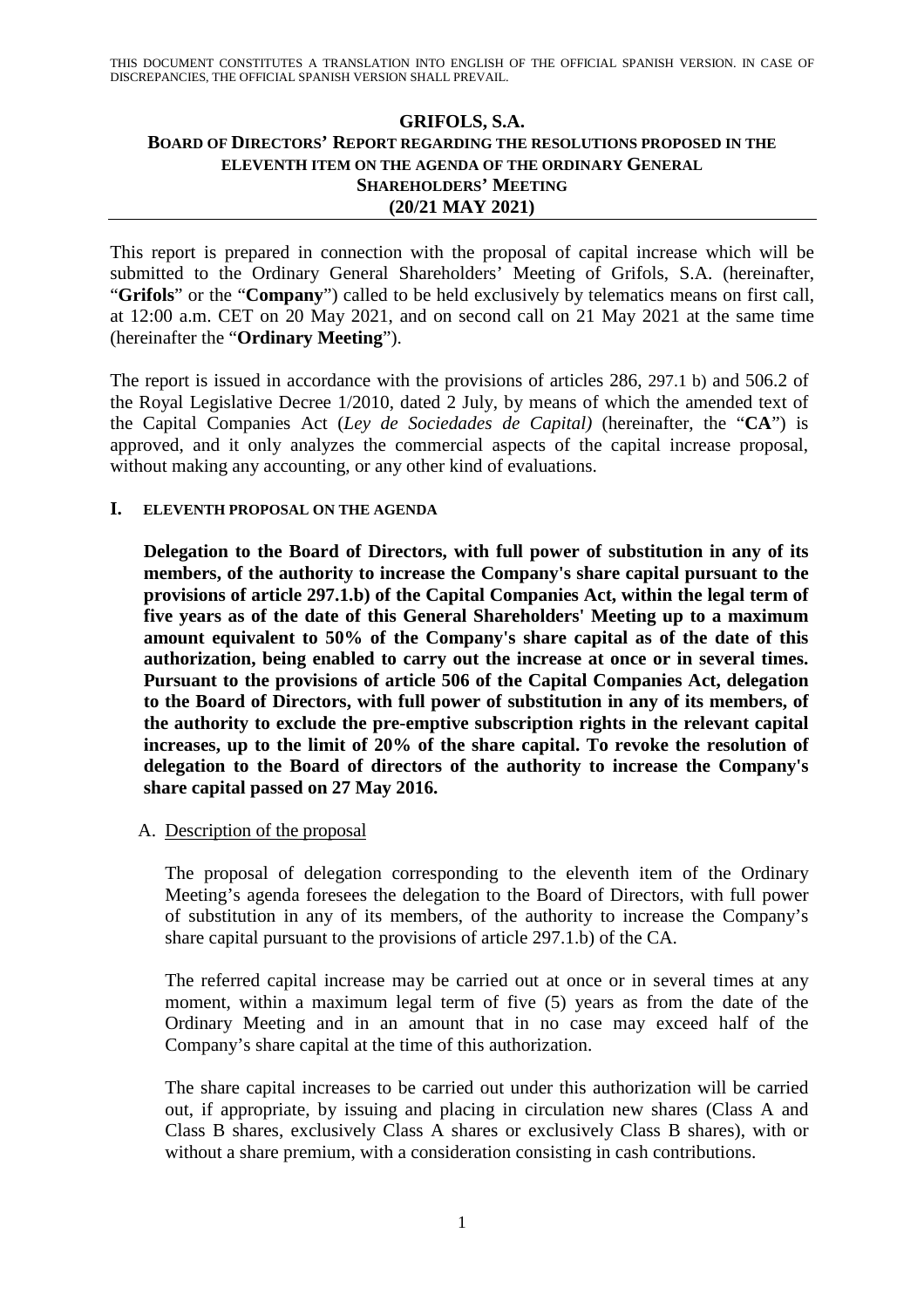As long as there are non-voting Class B shares in circulation, the capital increases to be carried out will always observe the provisions of the Company's Articles of Association related to pre-emptive rights of acquisition that may correspond to them in the indicated capital increases.

Likewise, as long as Class B shares hold the redemption rights foreseen in paragraph 4 of article 6.bis of the Articles of Association, the nominal value of the Class B shares that may be issued in execution of this delegation cannot exceed one fourth of the total amount of the share capital resulting from the capital increase resolution.

Finally, it is also proposed to empower the Board of Directors to exclude the preemptive right of acquisition in the relevant capital increases, pursuant to the provisions of article 506 of the CA, up to a limit of 20% of the Company's share capital, following recommendation number 5 of the Good Governance Code for Listed Companies approved by the Spanish Securities and Exchange Commission (*CNMV*) in February 2015 and amended in June 2020. This does not imply that all capital increases executed under this authorization must be necessarily carried out excluding the pre-emptive right of acquisition, as the total or partial exclusion of this right is simply a faculty that the Ordinary Meeting grants to the Board of Directors, and the execution of this authority will depend on the Board's decision in accordance with the circumstances existing from time to time. Therefore, pursuant to this authority, increases in capital may be carried out with or without pre-emptive rights of acquisition.

Once the capital increase has been carried out and, as appropriate, the Company will apply for the listing of the new issued shares on the Stock Exchanges in Madrid, Barcelona, Bilbao and Valencia Stock Exchanges, as well as in the Spanish Automated Quotation System (*Sistema de Interconexión Bursátil/ Mercado Continuo*), and via ADSs (*American Depositary Shares*), on the *National Association of Securities Dealers Automated Quotation* (NASDAQ), as well as the inclusion of the new shares in the accounting registries of the company Sociedad de Gestión de los Sistemas de Registro, Compensación y Liquidación de Valores, S.A.U. (Iberclear).

The Board of Directors, or any of its members when acting by virtue of a substitution, will establish the issuance rate (nominal value plus share premium) of each new Grifols' share issued when executing this authorization, according to the provisions of article 297.1.b) of the CA.

Once the capital increase is approved and executed, the Board of Directors will be authorized, pursuant to the provisions of article 297.2 of the CA, to amend article 6 of the Articles of Association regarding the share capital, providing it with a new wording, as applicable.

### B. Justification of the proposal

This resolution proposal to delegate authorities to the Board of Directors to increase the Company's share capital is justified by the convenience for the Board of Directors to have a mechanism that would allow for one or several capital increases to be approved without the need of a new calling and holding of another Shareholders'